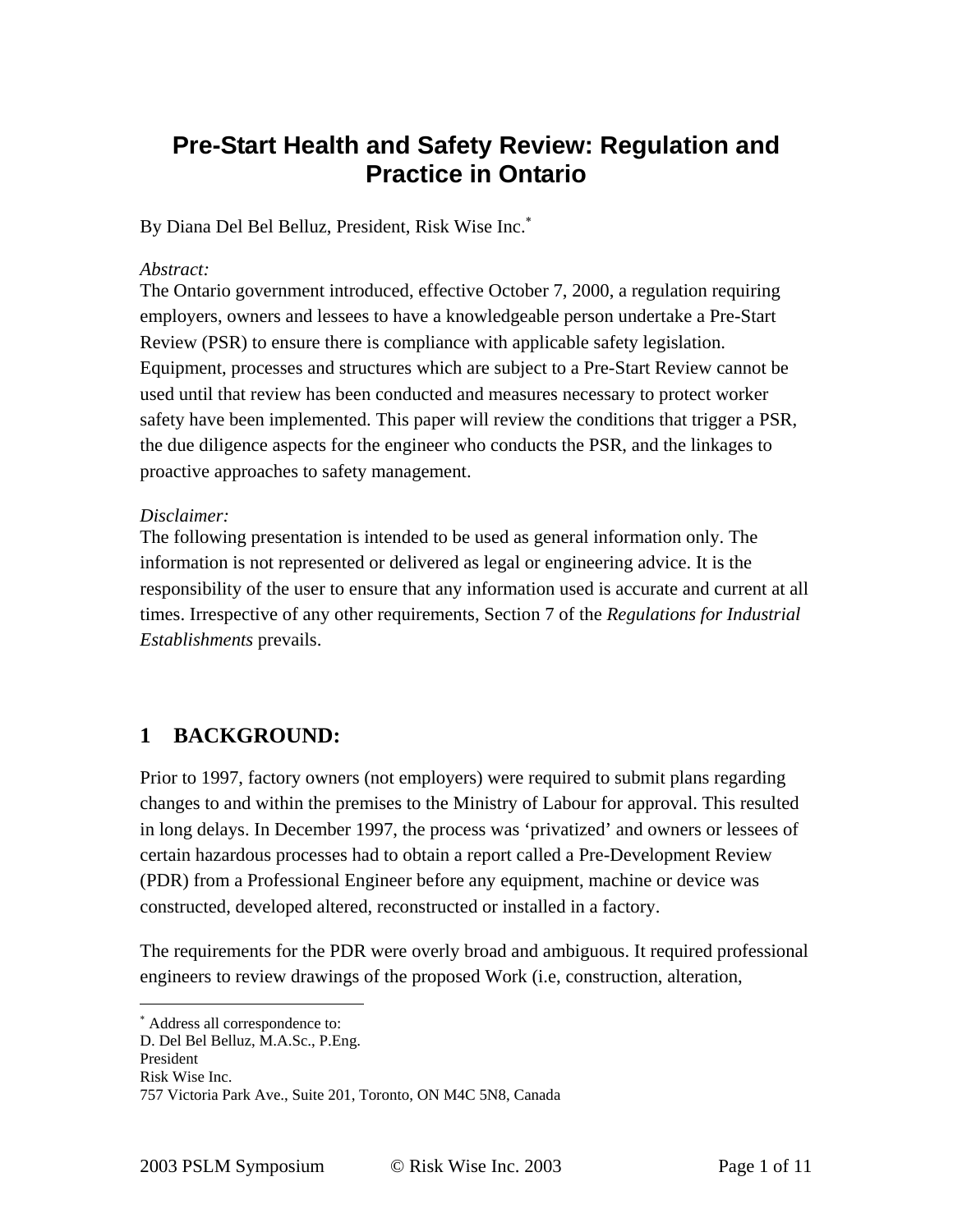reconstruction or installation of any equipment, machine or device in a factory) to the equipment (including guarding), or processes involving "a substance that is hazardous", and then, stamp those drawings to certify that if the equipment or process was altered as proposed by the drawings, then that equipment or process would comply with the *entire* Occupational Health and Safety Act and regulations. In summary the PDR regulation was vague. Also, it was not clear under what circumstances exemptions were possible. As a result of its many deficiencies, the initial PDR regulation proved too difficult to enforce. The Ministry of Labour withdrew the PDR requirement and went back to the drawing board.

### **2 THE PRE-START HEALTH AND SAFETY REVIEW IN ONTARIO**

After consultation with stakeholders, the Occupational Health and Safety Act (OHSA) was revised to include Section 7 on Pre-Start Health and Safety Review (PSR), and the new PSR legislation came into force in October 2000. In May 2001, the Ministry of Labour published a detailed, comprehensive guideline outlining how Section 7 of the Industrial Regulation is to be implemented. In November 2001, the Association of Professional Engineers of Ontario (PEO) finalized its *PSR Guideline* that adopts and supplements the Ministry of Labour Guideline. These guideline documents are meant to be used together and provide clear guidance on what must be reviewed and on what constitutes an exemption. However, they do not provide clear guidance on the extent to which the engineer providing the PSR should prescribe the measures to be taken to address any identified deficiencies. For this reason, there is a good deal of variability in the cost and quality of the PSR reports, depending on the reviewer.

#### OUTLINE PEO guideline requirements

The PSR includes a written report on the construction, addition or installation of a new apparatus, structure, protective element or process, or modifications to an existing apparatus, structure, protective element or process. The PSR report details the measures (steps, actions or engineering controls) necessary to bring the construction, addition, installation or modifications into compliance with the applicable provisions of the Regulation for Industrial Establishments as listed in the section 7 Table (Table 1 below). Section 3 below describes the conditions that trigger a PSR. Section 4 details what a PSR report must include.

or riskwise@sympatico.ca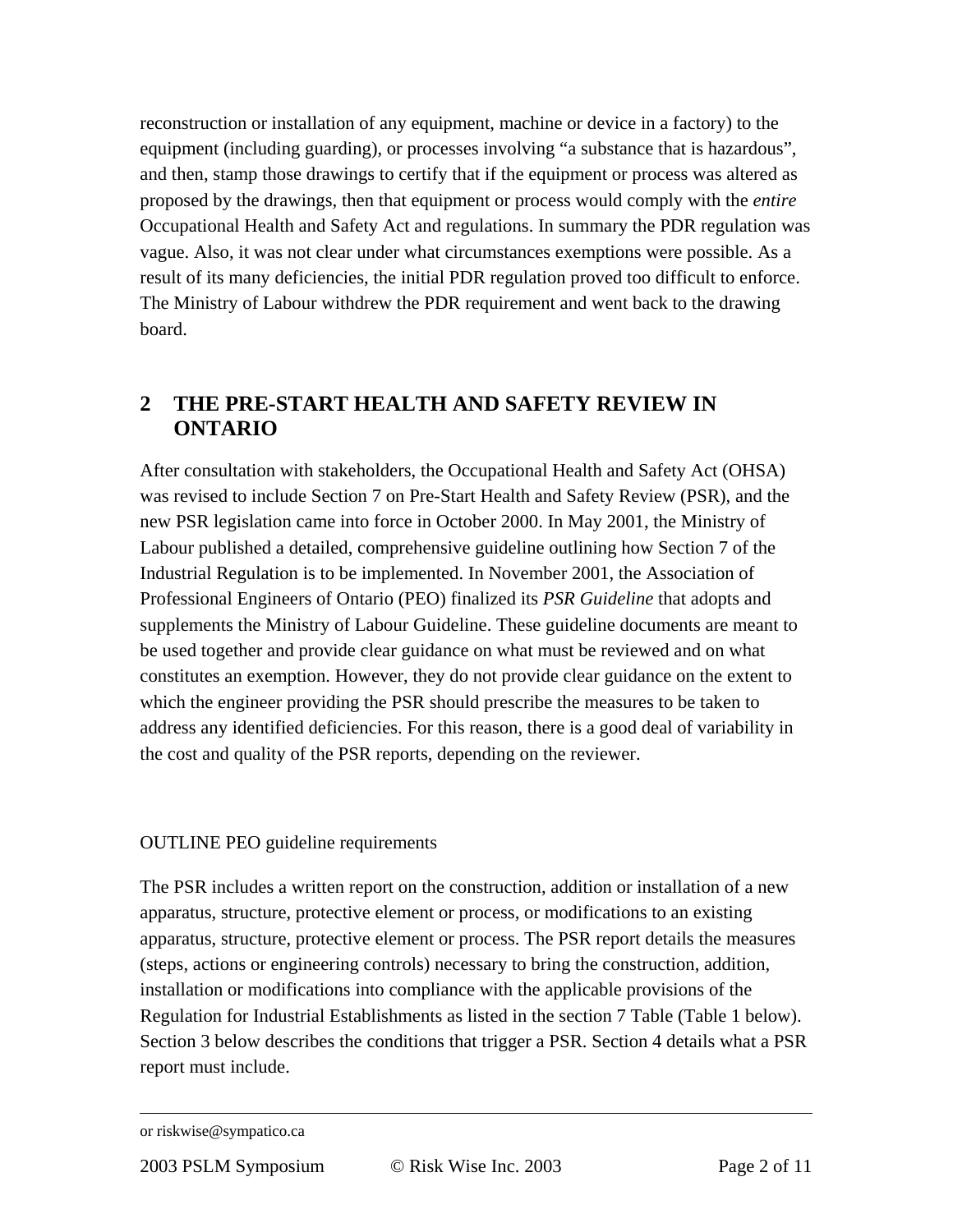The PSR represents a distinct shift towards a more proactive approach to safety in the Province of Ontario. Because the PSR is proactive, it provides owners an opportunity to identify, remove or mitigate hazards up front, rather than merely hoping that an incident doesn't occur and risking the consequences that could arise from an incident, including losses to people, the environment, assets, and production. In addition, the Ministry of Labour guidelines correctly state that by "integrating health and safety at the design stage and before operations begin is a cost-effective and proactive way to prevent workplace illness or injury. The benefits are numerous. They include direct savings from minimizing retrofitting; claims due to fewer illnesses and injuries; and, most important, maintaining productivity, health and safety in the workplace."

## **3 CONDITIONS THAT TRIGGER A PSR**

#### **3.1 The Table**

The main improvement in this regulation over its predecessor is its clarity. Now the government has included a table in the regulation which lists the exact sections of the existing Industrial Regulations and the circumstances under which a PSR is required. If the new or modified Apparatus, Structure or Protective Element is subject to the sections of the Industrial Regulation listed in that Table and the circumstances described in the table will exist, then a PSR is required. Table 1 below contains the Table found in Section 7 of the regulation along with some supplementary information from the Ministry of Labour *Guidelines for Pre-Start Health and Safety Reviews* and identifying the designated substances for Item 8 of the Table.

| <b>Item</b>    | <b>Applicable Provisions of this</b><br><b>Regulation</b> | <b>Circumstances</b>                                          |
|----------------|-----------------------------------------------------------|---------------------------------------------------------------|
|                | Subsections 22 $(1)$ , $(2)$ and $(4)$                    | Flammable liquids are located or dispensed in a building,     |
|                |                                                           | room or area.                                                 |
| $\mathfrak{D}$ | Sections 24, 25, 26, 28, 31 and                           | Any of the following are used as protective elements in       |
|                | 32                                                        | connection with an apparatus:                                 |
|                |                                                           | Safeguarding devices that signal the apparatus to stop,<br>1. |
|                |                                                           | including but not limited to safety light curtains and        |
|                |                                                           | screens, area scanning safeguarding systems, radio            |
|                |                                                           | frequency systems and capacitance safeguarding systems,       |
|                |                                                           | safety mat systems, two-hand control systems, two-hand        |
|                |                                                           | tripping systems and single or multiple beam systems          |
|                |                                                           | Barrier guards that use interlocking mechanical or<br>2.      |
|                |                                                           | electrical safeguarding devices                               |

#### *Table 1:* **Section 7 Table**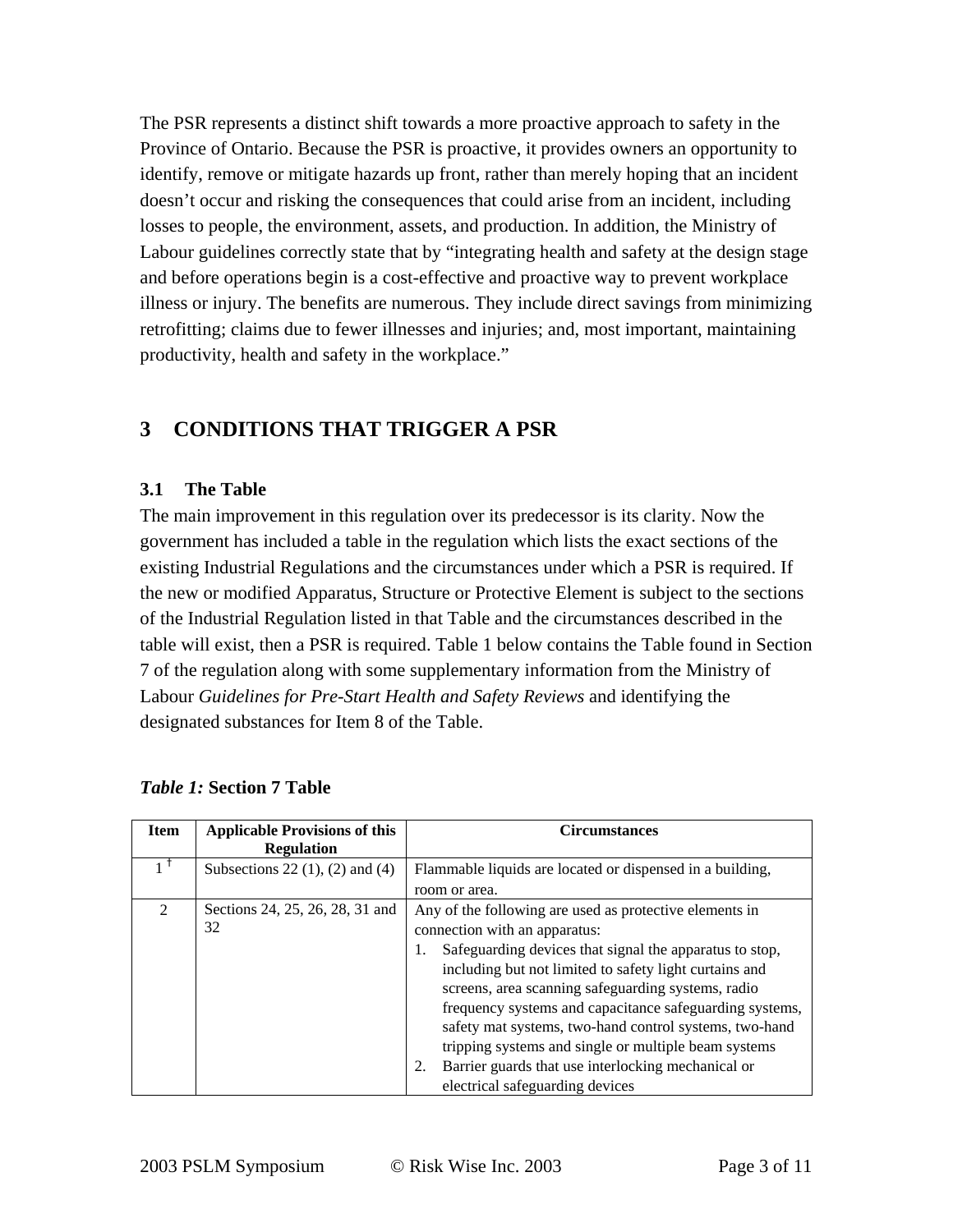| $\overline{3}$    | Clause $45(b)$                  | Materials, articles or things are placed or stored on a structure          |
|-------------------|---------------------------------|----------------------------------------------------------------------------|
|                   |                                 | that is a rack or stacking structure                                       |
| $\overline{4}$    | Section 63                      | A process involves a risk of ignition or explosion that                    |
|                   |                                 | creates a condition of imminent hazard to a person's health or             |
|                   |                                 | safety.                                                                    |
| $5^{\dagger}$     | Section 65                      | The use of a dust collector involves a risk of ignition or                 |
|                   |                                 | explosion that creates a condition of imminent hazard to a                 |
|                   |                                 | person's health or safety                                                  |
| $6^{\frac{1}{1}}$ | Sections 87.3, 87.4, 87.5 and   | A factory produces aluminum or steel or is a foundry that                  |
|                   | 88, subsections 90 (1), (2) and | melts material or handles molten material                                  |
|                   | (3), and sections 91, 92, 94,   |                                                                            |
|                   | 95, 96, 99, 101 and 102         |                                                                            |
| $\tau$            | Sections 51 and 53              | The construction, addition, installation or modification relates           |
|                   |                                 | to a lifting device, travelling crane or automobile hoist                  |
| $8^{\dagger}$     | Sections 127 and 128            | A process <sup>*</sup> uses or produces a substance that may result in the |
|                   |                                 | exposure of a worker in excess of any occupational exposure                |
|                   |                                 | limit set out in Regulation 833 [Control of Exposure to                    |
|                   |                                 | Biological and Chemical Agents], 835 [Acrylonitrile], 836                  |
|                   |                                 | [Arsenic], 837 [Asbestos], 838 [Asbestos on Construction                   |
|                   |                                 | Sites and in Buildings and Repair Operations], 839 [Benzene],              |
|                   |                                 | 840 [Coke Oven Emissions], 841 [Ethylene Oxide], 842                       |
|                   |                                 | [Isocyanates], 843 [Lead], 844 [Mercury], 845 [Silica] or 846              |
|                   |                                 | [Vinyl Chloride] of the Revised Regulations of Ontario, 1990               |

 For the purpose of this section, the term "process" refers only to those processes listed and identified in Table 1 under items 4 and 8.

<sup>†</sup> No exemptions allowed.

\*

### **3.2 To Whom Does the Regulation Apply?**

It applies to every Ontario employer who operates a factory (as defined in the OHSA). It does not apply to construction sites, mines, mining plants, or logging operations.

### **3.3 To What does the Regulation Apply?**

The PSR will be applicable if the Table applies and work is to be performed to (i) equipment, machines or devices ("Apparatus"); (ii) a shield, guard, an operating control acting as a guard, a locking device or any other device which prevents access ("Protective Element"); and (iii) structures (i.e. buildings) ("Structures"). Processes are also subject to a Pre-Start Review, although the term is not defined in the regulation nor in the supporting guidelines.

#### **3.4 When Is a Pre-Start Review required?**

A review may be required if there will be a **new** apparatus, structure or protective element constructed, added or installed or a new process to be used.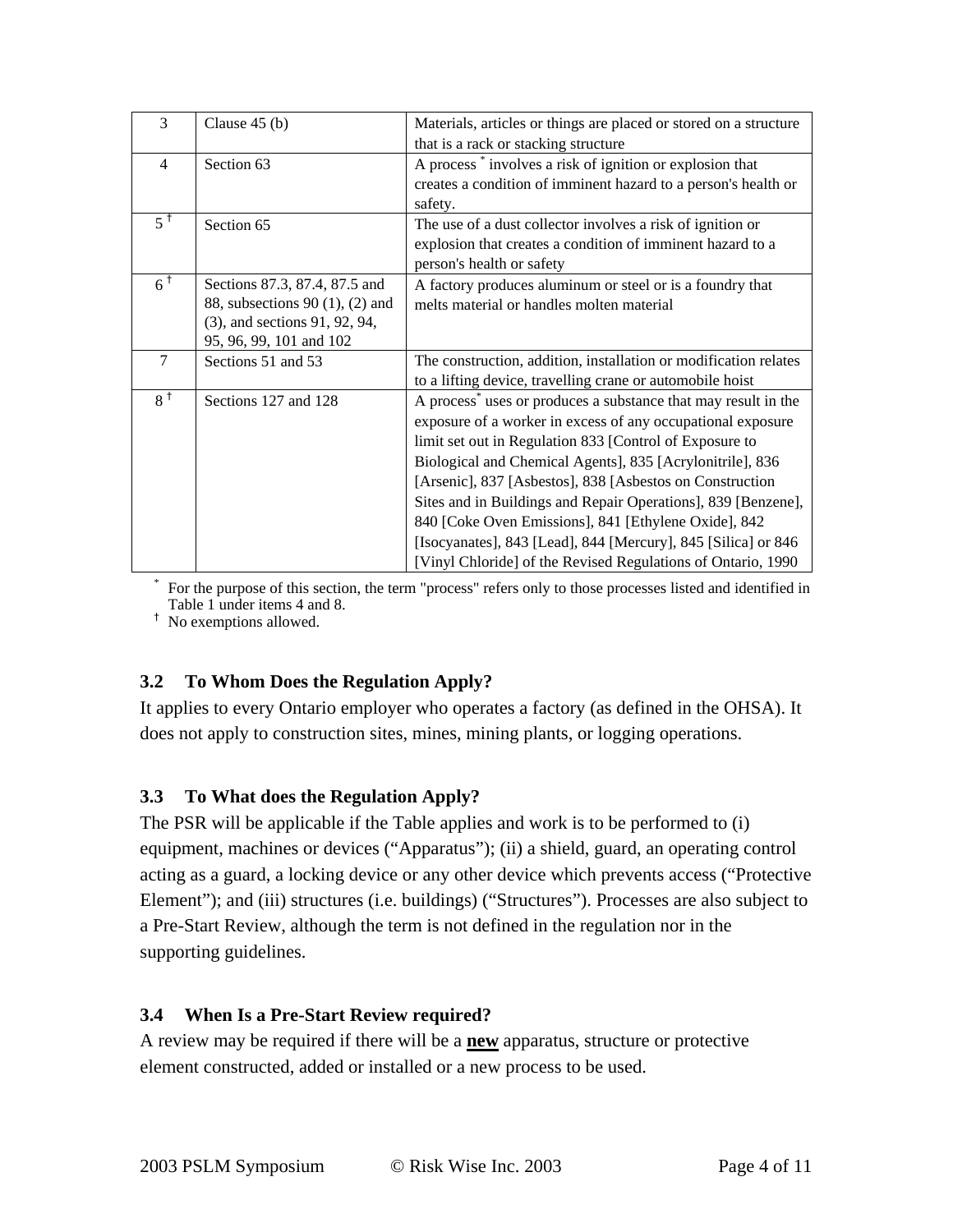A review may also be required if an **existing** apparatus, structure, protective element or process is to be modified and one of the following steps must be taken to obtain compliance with the Table:

- **1.** new or modified engineering controls are used;
- **2.** other new or modified measures are used;
- **3.** a combination of new, existing or modified engineering controls and other new or modified measures is used.

But, a Pre-Start Review is not required where a machine (after maintenance has been performed) is "reconstructed".

#### **3.5 Who undertakes a Pre-Start Review?**

**For items 1through 7** of the Section 7 Table, the PSR must be undertaken by a Professional Engineer.

**For item 8** of the Section 7 Table, the PSR shall be conducted by a Professional Engineer or by a person, who, in the opinion of the owner, lessee or employer, possesses special expert or professional knowledge appropriate to assess any potential or actual hazards. In the Ministry of Labour's *PSR Guidelines* the following example of a knowledgeable person is given for this instance, "a person with professional credentials such as a Certified Industrial Hygienist (CIH) or Registered Occupational Hygienist (ROH)".

### **3.6 What must the PSR Report Include?**

According the Ministry of Labour *PSR Guidelines*, a PSR report must contain:

- 1. Details of measures that must be taken to bring the apparatus, structure, protective element or process into compliance with the specified provisions of the *Regulation for Industrial Establishments* listed in Table 1. Note: If the reviewer has used standards, specifications, calculations, risk analyses or other parameters other than the requirements of the *Regulation for Industrial Establishments*, he or she must list the details of all those references or parameters, upon which the Pre-Start Health and Safety Review is based.
- 2. If testing is required before the apparatus, or structure can be operated or used or before the process can be used, details of measures to protect the health and safety of workers that are to be taken before testing is carried out. Note: For the purposes of this section, "testing" includes debugging, commissioning and similar operations prior to production.
- 3. Details of the structural adequacy of the apparatus or structure if item 3 or 7 of Table 1 applies.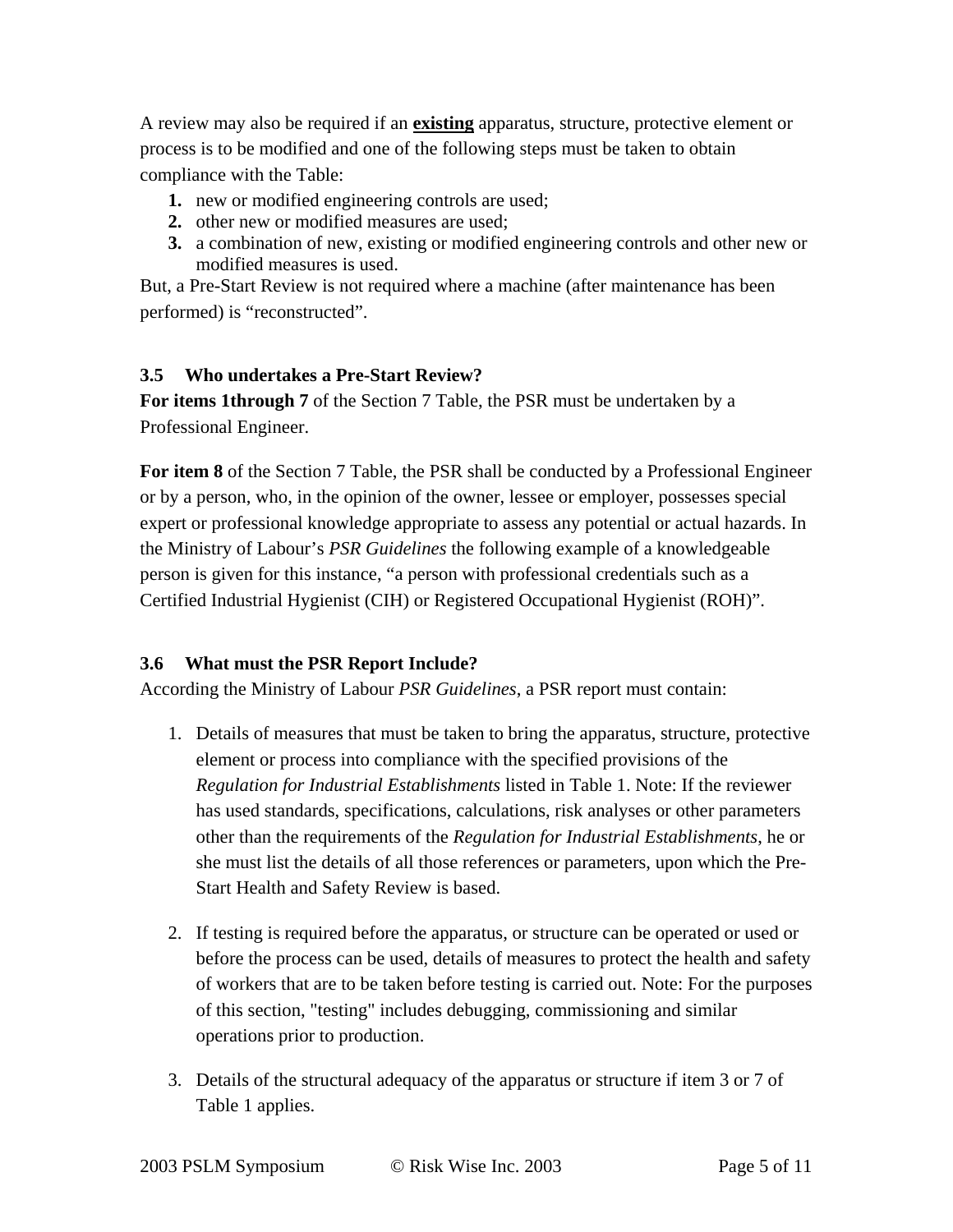4. The date and signature of the person performing the Pre-Start Health and Safety Review (see subsection 7(13)).

???list the PEO guideline highlights

### **3.7 When is the Pre-Start Review Complete?**

The PSR Regulation specifies that all measures identified in the PSR as being required for compliance with the relevant sections of the Section 7 Table must be taken **before** the apparatus, structure or protective element or process is operated or used. Thus, the PSR ends when all the measures identified in the PSR have been taken and the apparatus, structure or protective element is put into production.

If the owner, lessee or employer does not take some or all of the measures specified in the PSR, they must notify the JHSC of what alternate measures have been taken to comply with the relevant provision of the regulation that are listed in the Section 7 Table. The Ministry of Labour *PSR Guidelines* stipulate that "this means that the alternate measures are to be the same type, since the objective is the same: to comply with the applicable provisions of the regulations." The *PSR Guidelines* also refer to Section 2 of the *Regulation for Industrial Establishments*, which defines Equivalency. Two issues are important here. First, a physical device can only be substituted with another physical device, NOT with a procedure or any other type of administrative control. Secondly, the alternate measure taken must provide **equal or greater protection** than the measure prescribed by the engineer in the PSR.

### **3.8 Who gets a Copy of the Pre-Start Review?**

A copy goes to the employer, owner or lessee whose responsibility it is to obtain the report. A copy must also go the Joint Health and Safety Committee (JHSC) but the obligation to supply the report to the JHSC is not the responsibility of the Professional Engineer. It is the responsibility of the recipient of the report. The report must be delivered to the JHSC *before* the equipment or process can be used or operated following the installation, modification or construction.

A copy must be maintained on the premises, along with any supporting documentation. They must be available for review by the JHSC and a Ministry inspector.

### **3.9 Are Exemptions Possible?**

There are exemptions in certain cases if documentation is available establishing that the Apparatus or Protective Element was manufactured and installed **in accordance with current applicable standards**. The Ministry of Labour *PSR Guidelines* refers to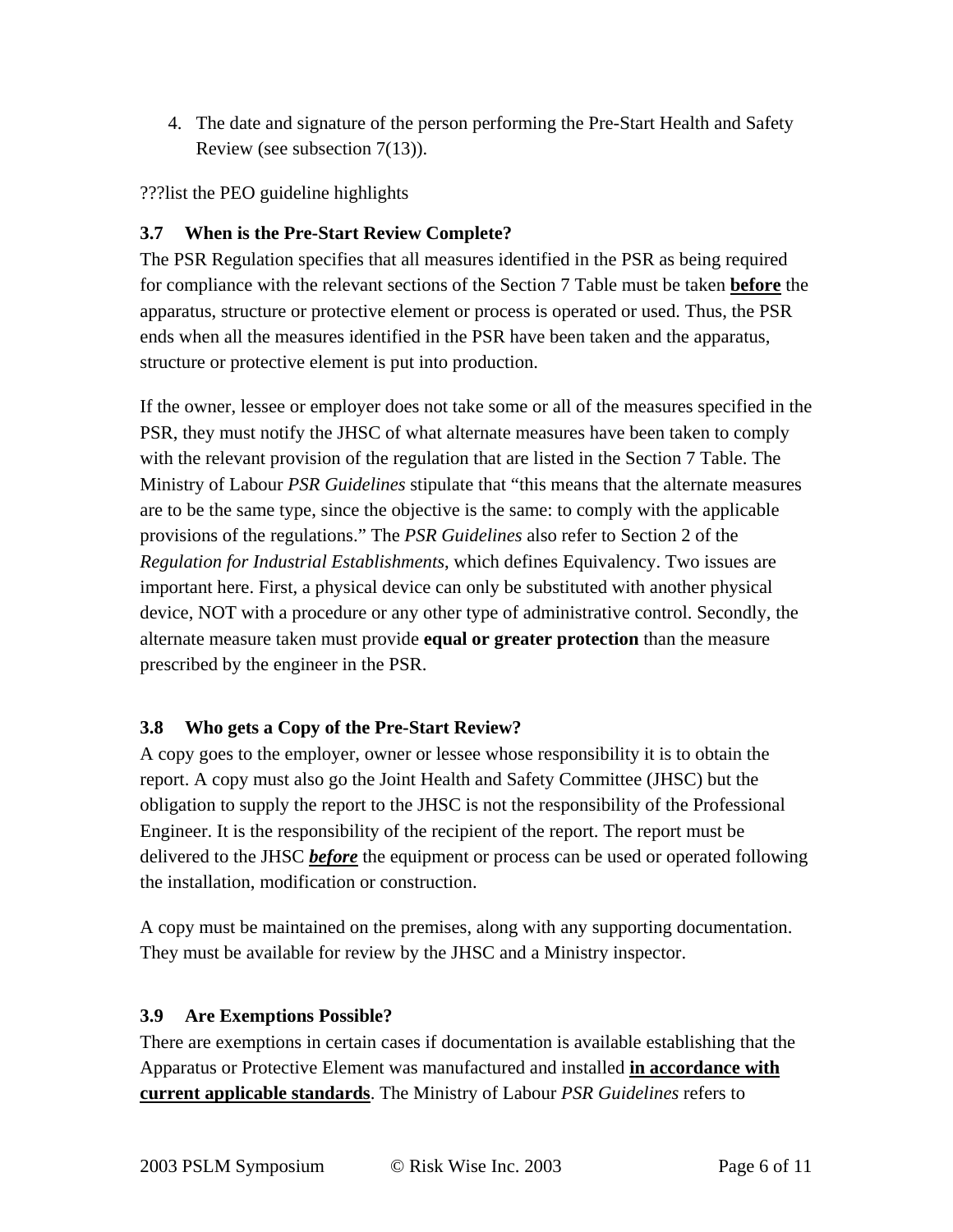numerous codes and standards, including not only those legislated in Ontario but also Canadian, North American, European and World standards. If an exemption is possible, then it is necessary to retain the documents that support the exemption for as long as the equipment or process is used in the workplace.

For table items 1, 5, 6, and 8, exemptions are **not** possible.

### **4 DUE DILIGENCE CONSIDERATIONS FOR ENGINEERS WHO CONDUCT THE PSR**

#### **4.1 Who Is Responsible for Completing the PSR?**

Ontario employers, owners and lessees need to understand and comply with the PSR requirements.

Engineers must be aware of the requirements of performing a PSR, and the standards available for review and consultation in identifying potential hazards and solutions. If the PSR requirements are ignored, there will be no possibility of a due diligence defence in the event of a prosecution following an accident involving a machine or process which required a review where none was undertaken.

### **4.2 What are the Due Diligence Considerations for Engineers**

#### *4.2.1 The Professional Engineers Act*

Under the Professional Engineers Act, an engineer could be disciplined for Professional Misconduct under the following conditions:

- negligence
- failure to make reasonable provision for safeguarding of life/health
- failure to make responsible provision for complying with applicable statutes
- undertaking work that the engineer is not competent to perform, based on training/experience

In the opinion of the author, the last point is particularly significant for the PSR. If the PSR requires evaluation of a complex device/system encompassing more than one branch of engineering or area of expertise, it is imperative that the engineer not be tempted to work outside of his/her area of expertise. In such a case, it is advisable to take a multidisciplinary team approach with each engineer signing off on his/her section of the review.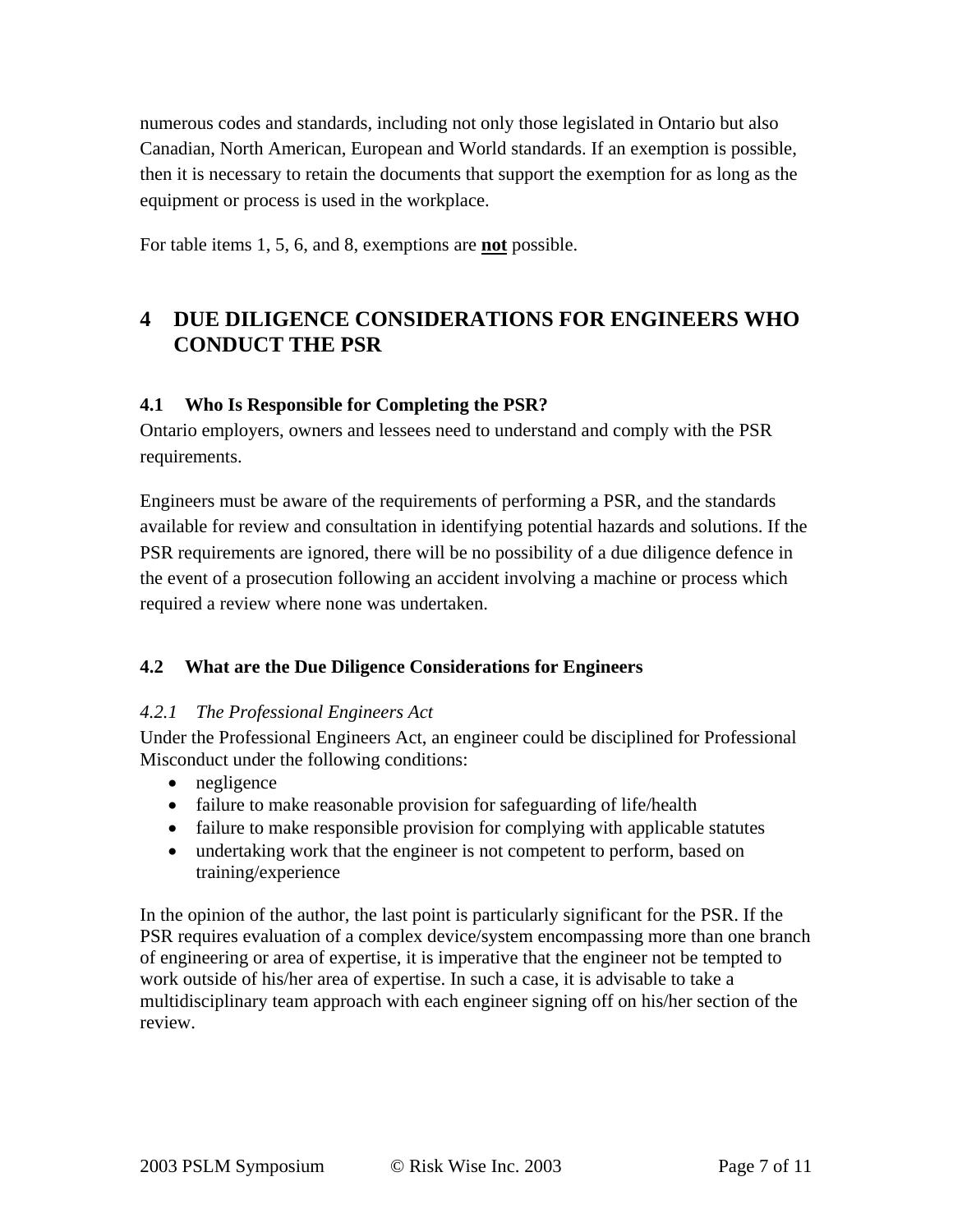#### *4.2.2 The Occupational Health and Safety Act*

In addition, under Section 31(2) of the Occupational Health and Safety Act (OHSA) states that "…a professional engineer as defined in the *Professional Engineers Act* contravenes this Act if, as a result of his or her advice that is given or his or her certification required under this Act that is made negligently or incompetently, a worker is endangered". According to OHSA Section 66. (1), "Every person who contravenes or fails to comply with,

(a) a provision of this Act or the regulations;

(b) an order or requirement of an inspector or a Director; or

(c) an order of the Minister, is guilty of an offence and on conviction is liable to a fine of not more than \$25,000 or to imprisonment for a term of not more than twelve months, or to both" .

It is important to note that OHSA penalties refer to the *person*, (i.e. engineer) and not to the employer of the engineer. The engineer is *personally liable* under the requirements of the OHSA. The engineer may also be subject to civil litigation.

The good news is that under OHSA there is a due diligence defense. That is, it shall be a defense for the accused to prove that all reasonable precautions were taken.

#### **4.3 How Can I Demonstrate Due Diligence in Completing the PSR?**

There are 4 elements to be duly diligent in conducting PSRs:

- Follow the *PEO Guideline* issued in November 2001
- Do not work outside of your area of expertise
- Clearly define the scope of work
- Document everything, including:
	- o Scope of work
	- o Assumptions
	- o Restrictions
	- o Analyses
	- o Understanding and agreements
	- o References

According to the PEO Guideline the PSR process entails

- **Data collection** obtain sufficient information
- **Review of information** where they exist PSR also comprises review of design drawings, layout and specs of an apparatus, structure, protective element or process. If deemed necessary PSR may include on-site visit.
- **Evaluation** evaluate in a professional manner in accordance with standards and other professionals. If equivalency being used in design being reviewed, analysis should be documented and results reported to client to ensure safety level is maintained.
- **Reporting** The PSR is a written report in which the engineer:
	- Identifies documents reviewed, including references to applicable codes and standards.
	- Indicates the non-compliance issue(s).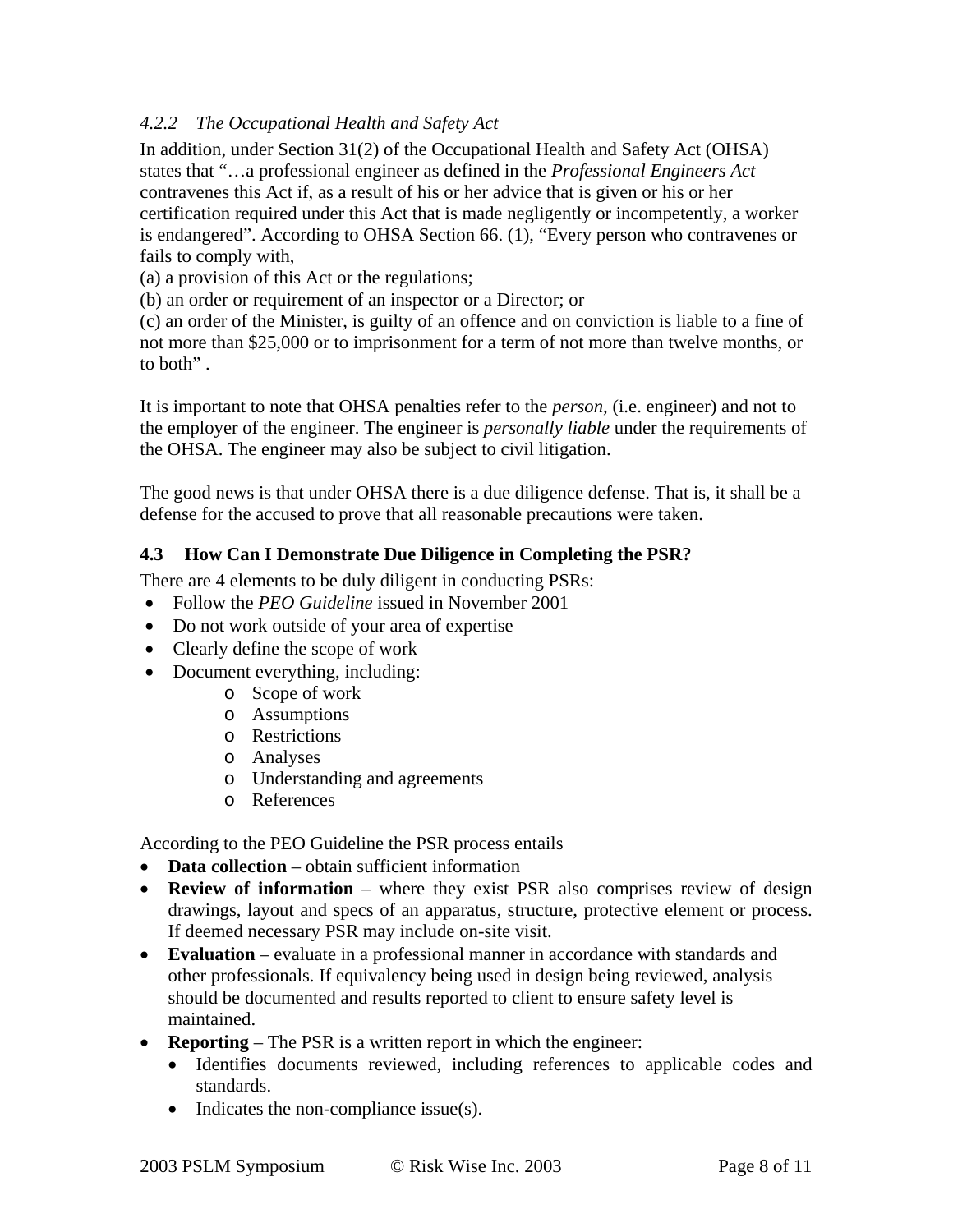- Specifies the measure(s) recommended.
- Indicates details of the structural adequacy if item 3 or 7 of the Table apply.
- If testing is to be done, outlines requirements to protect workers during testing.
- Must be signed and sealed

Providing engineering services to public requires Certificate of Authorization (C of A) ??? and must carry insurance. If the engineer does not carry insurance, he/she must notify the client that he/she is not insured. The Employee engineer does not need a C of A but may require insurance. Remember, liabilities of S31(2) of OHSA are personal liabilities not the company that employs the engineer.

Engineers performing a PSR must have thorough understanding of performance-based Regulations, i.e., what must be achieved under the Industrial Regulations. In addition, engineers performing PSRs must also have a thorough understanding of current applicable codes (e.g., building code) and standards (e.g., CSA/ANSI/ISO/EN/NFPA), appropriate to the situation under review.

### **5 THE PSR AS PART OF THE PROACTIVE APPROACH TO SAFETY MANAGEMENT**

A functional and documented process safety management system demonstrates due diligence. The following is a list of typical elements of a safety management system. Typically a company will start with a few key elements and then expand as the program matures. The PSR process fits in under Item 2 *Know Your Operation*, Item 5 *Take Charge of Change* and Item 6 *Protect Yourself.*

- **1. THE RIGHT ATTITUDE:** Commitment from every single member of the company is essential to making process safety management (PSM) work.
- **2. KNOW YOUR OPERATION:** Know the hazards of materials you work with and of your equipment. Identify safety requirements and existing capabilities and weaknesses. Correct the problems and implement appropriate procedures and practices.
- **3. REDUCE YOUR HAZARDS:** Find ways to make your operation safer, e.g. reduce your inventory of hazardous substances, find less hazardous substitutes, or change your processes & practices.
- **4. KNOWLEDGE AND SKILL ARE KEY:** Train your work force in proper procedures and practices, develop task requirements for employees and contractors, and update training to keep up with changes.
- **5. TAKE CHARGE OF CHANGE:** Any change can negate the previous understanding of risk. A change in one part of your operation may affect other parts. Understand the scope, boundaries, and implications of a change and design a plan to manage the associated risk.
- **6. PROTECT YOURSELF:** Keep equipment in top shape, inspect and maintain it faithfully, conduct regular safety reviews to reduce the likelihood of a processrelated incident. Be prepared if an incident does occur to minimize the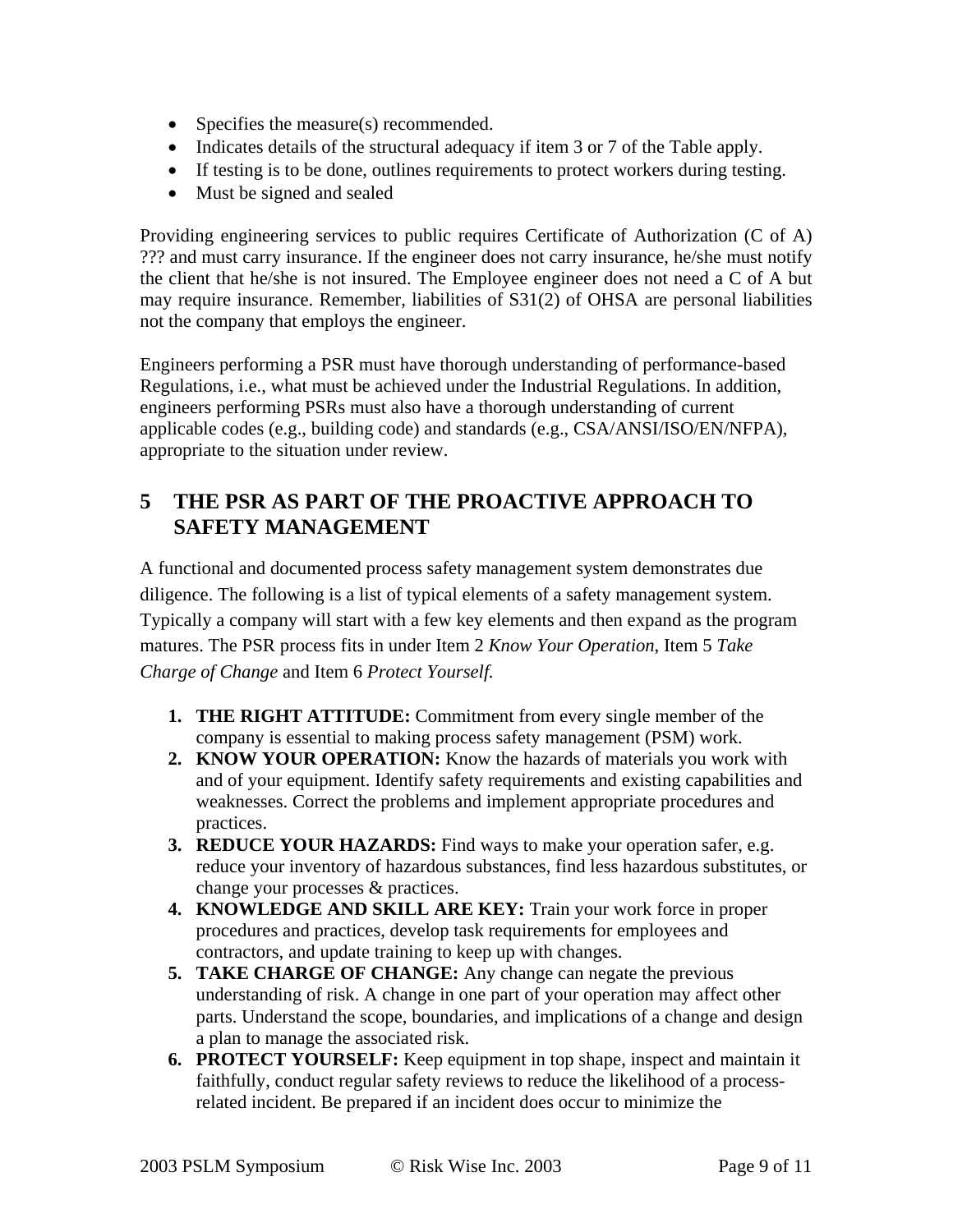consequence by having a working emergency response plan and appropriate emergency equipment available.

- **7. LEARN FROM MISTAKES:** Investigate accidents and near-accidents, determine the underlying cause, and make whatever system changes are necessary to prevent them from happening again.
- **8. BE A GOOD CITIZEN:** Work with the community and with local emergency planning officials to minimize the potential impacts on the community of process risks.
- **9. ONCE IS NOT ENOUGH:** Managing process safety is a continuous improvement process – the Plan-Do-Check-Act cycle. It should not be a document on a shelf but an everyday part of running your business successfully. In order to keep the PSM system effective and efficient over the long term, it is imperative to monitor the system (including regular audits and reviews by senior management) and to use the results of the monitoring process to enhance the PSM system.

## **6 OBSERVATIONS ABOUT THE PRACTICE OF PRE-START HEALTH AND SAFETY REVIEWS IN ONTARIO**

Since 2001, the author has been involved in the training of approximately 200 individuals, primarily engineers, on PSR regulation and practice. Part of this training includes discussions about current practices in PSRs in Ontario. Based on this experience, the following are some observations on the state of PSRs in Ontario are:

- a) There is a wide range of scope/quality in the PSR reports being provided to industrial establishments both by external consultant engineers and by internal employee engineers. Complaints should be addressed to Professional Engineers Ontario (PEO). PEO works on the assumption that if there are no complaints, there are no problems with the way Pre-Start Health and Safety Reviews are being conducted. To the author's knowledge, neither PEO, nor the Ministry of Labour are auditing the level of practice for PSRs.
- b) Many practicing engineers who are being asked to conduct PSRs are not familiar with the OHSA and regulations for Industrial Establishments, hazard analysis methods, or relevant codes and standards
- c) Many engineers are concerned about due diligence, particularly if their employer is asking them to sign and seal PSRs that involve issues outside of their area of training and experience. For complex systems, it is advisable to take a team approach. In addition, many engineers have concerns around ensuring they have adequate insurance coverage to provide the PSR service.